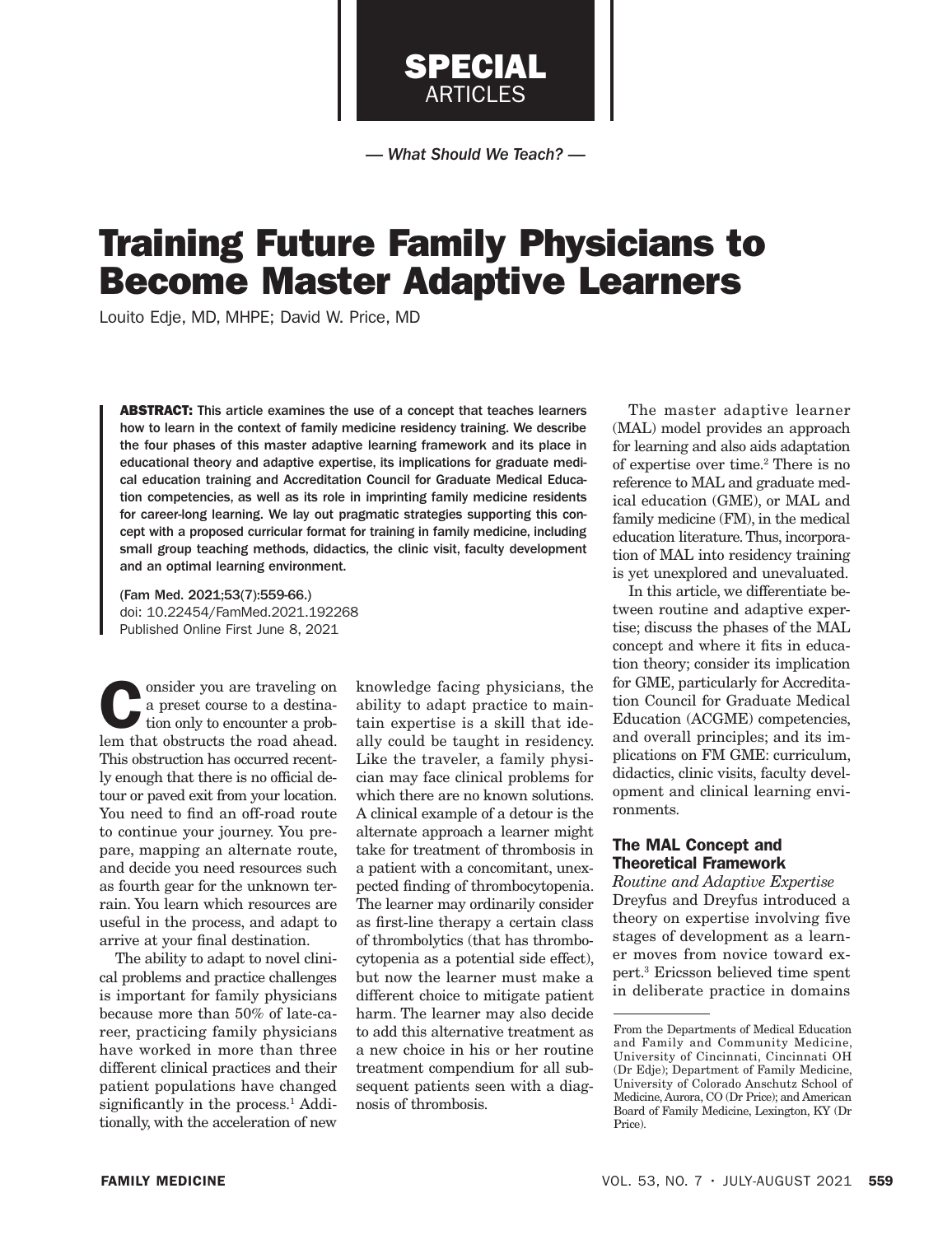such as music, chess, and sports, was central to the development of expertise.4 Gobert and Chassy subsequently described a theory of intuition as a perceptual process essential to the development of expertise.5 Ultimately, routine expertise has become defined as the mastering of performance to the level of efficiency and accuracy based on skills and knowledge learned over time.<sup>2</sup> Routine experts efficiently address problems that have established solutions. In comparison, adaptive experts balance routine expertise in straightforward situations with the use of innovative problem solving in response to novel practice challenges.6 For example, clinical flexibility of the family physician was celebrated in response to the first surge of the COVID-19 pandemic, as clinics transitioned to either all virtual or hybrid models of delivering care within weeks, while maintaining high levels of patient satisfaction.7 Adaptive experts explore new concepts, ask questions which often lack known answers, invent new solutions, and are prepared to remain curious and effectively self-regulate their learning to proactively meet the changing needs of their future practice.8

## *The MAL Concept*

The MAL model is grounded in selfregulated learning theory, providing a foundation for adaptive expertise.

MALs go through four distinct phases: planning, learning, assessing, and adjusting. The model aligns with concept of practice-based learning and improvement and the plan-dostudy-act (PDSA) cycle (Table 1).9

In the planning phase, learners identify knowledge gaps, heralded by what Schon described as a surprise, or Mezirow as a disorienting dilemma—an uncomfortable feeling of not knowing.10-12 This cognitive dissonance is a key motivator for individuals to seek opportunities to address those gaps. Goal-setting and prioritization is critical as they search for learning resources. This is the time learners are most receptive to learning.<sup>13</sup>

Once resources have been selected, the learning phase occurs as new knowledge is used to decrease discomfort created by the previously identified gaps. Careful selection of evidence-based material is critical to this phase. During the third phase, learners determine if what was learned is useful. It is well established that physicians' self-assessment abilities are weak.14,15 But, informed self-assessment, which incorporates objective data and external assessment, is more reflective of the learner's performance. Sargeant notes that a complex interplay of external and internal factors as well as tension within learners and the learning environment determine whether individuals choose to ignore, reject, seek, or accept input from an assessor. Thus, feedback must be "clear, timely, specific, constructive, and preferably offered by trusted, credible supervisors in a safe environment, to inform a clinician's selfassessment."16

During the fourth phase (adjusting), learners incorporate what has been learned into practice, deciding if this newly learned information should be applied to a single instance or if it is widely applicable to more than one patient or process.

Price articulated an adaptive cycle of continuing professional development for physicians that aligns with the PDSA model of quality improvement.17 This model can also connect learning and doing in graduate medical settings. It can help residents function as part of their health system during their training and enable them to develop lifelong learning and improvement skills adaptable to a number of different practice systems or settings across their careers. It can thus be considered an adaptive cycle of continuous lifelong learning and improvement. At the point of care, a family physician (or resident) may experience a surprise of disorienting dilemma that identifies a knowledge or skill gap that could include requirements for improvement of knowledge ("knows what to do"), competence

|  |  |  |  |  |  |  | Table 1: MAL Phase and Strategy Aligned With Plan-Do-Study-Act |
|--|--|--|--|--|--|--|----------------------------------------------------------------|
|--|--|--|--|--|--|--|----------------------------------------------------------------|

| <b>MAL Phase</b> | <b>Plan-Do-Study-Act</b> | <b>MAL Strategy</b>                                                                                                              |
|------------------|--------------------------|----------------------------------------------------------------------------------------------------------------------------------|
| Planning         | Plan                     | Questioning<br>Prioritizing<br>Goal-setting                                                                                      |
| Learning         | Do                       | Critical appraisal<br>Knowledge retrieval<br>Spaced repetitious learning<br>Collaboration<br>Elaboration<br>Concept interleaving |
| Assessing        | Study                    | Self-assessment<br>External feedback                                                                                             |
| Adjusting        | Act                      | Individual<br>System                                                                                                             |

Abbreviation: MAL, master adaptive learner.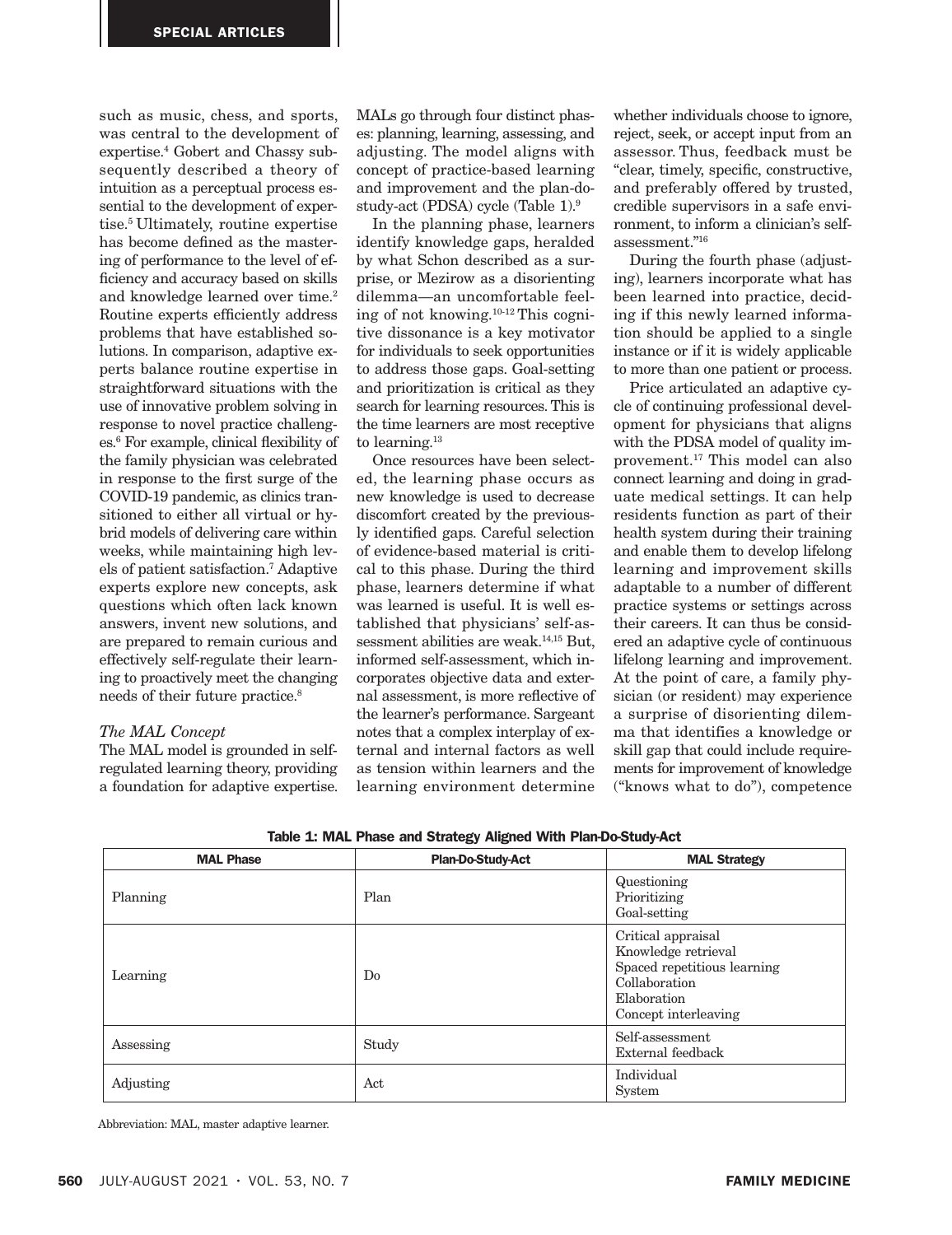("knows how to do"), or conditional knowledge ("knows when to do"). In the example of the traveler, the disorienting dilemma occurred as the traveler arrived at the obstruction on the highway. The traveler is in an unexpected situation and must reorient and adapt to move forward. This could be done through reading, consulting peers, or other more formalized educational activities. After deciding on a course of action and applying it to the care of the patient, patient data and subsequent progress is used as an indicator of progress. This cycle could continue until the patient reaches the desired outcome; the physician can then decide if the learnings should be more broadly applied to other patients. At the practice level, need for improvement in one's professional practice can be identified from one or more sources, including quality process or outcome metrics, population health data, peer or patient surveys, patient safety events, other sources of big data, or recent tests of cognitive expertise.18 If improvement opportunities are identified, causes of the gap

between current and desired performance could be explored, and opportunities for addressing the gap can be developed and addressed through mechanisms similar to those mentioned above. Learnings could then be implemented in practice, by systematically using structured practice improvement activities. Data would then be used to assess the outcomes of learning, and the cycle could be repeated until improvement goals have been achieved. This type of feedback can inform health systems improvement as well as individual improvement. Figure 1 shows how this adaptive cycle of lifelong learning and improvement aligns with concepts of MAL.

Though two different processes, this shows continuing professional development's close alignment with MAL. They provide models for learning in residency that can be used beyond formal training.

## Learning After Formal Training

The formal training segment of a family physician's carreer, through completion of GME, is highly structured and carefully monitored (Figure 1).17,19 Learning is context-dependent and less standardized after formal medical training.

Evidence suggests many clinicians may not be learning effectively in practice.8,20 Ross et al have recently demonstrated that critical thinking skills in practicing family physicians are not as strong as those of residents, as evidence by lower scores on the California Critical Thinking Skills Test (CCTST).21 Individual learning paths are not linear and may include regression. Experienced practicing physicians may return to the novice level as new knowledge is introduced or new conditions such as the COVID-19 pandemic arise.

## How MAL Applies to GME

GME is an ideal stage of medical training in which to use the concept of MAL because educational imprinting occurs in formative clinical experiences.22 The ACGME/American Board of Medical Specialties (ABMS) competencies of medical knowledge, practice-based learning and improvement, system-based practice,



Figure 1: Continuous Lifelong Learning and Improvement and the Master Adaptive Learner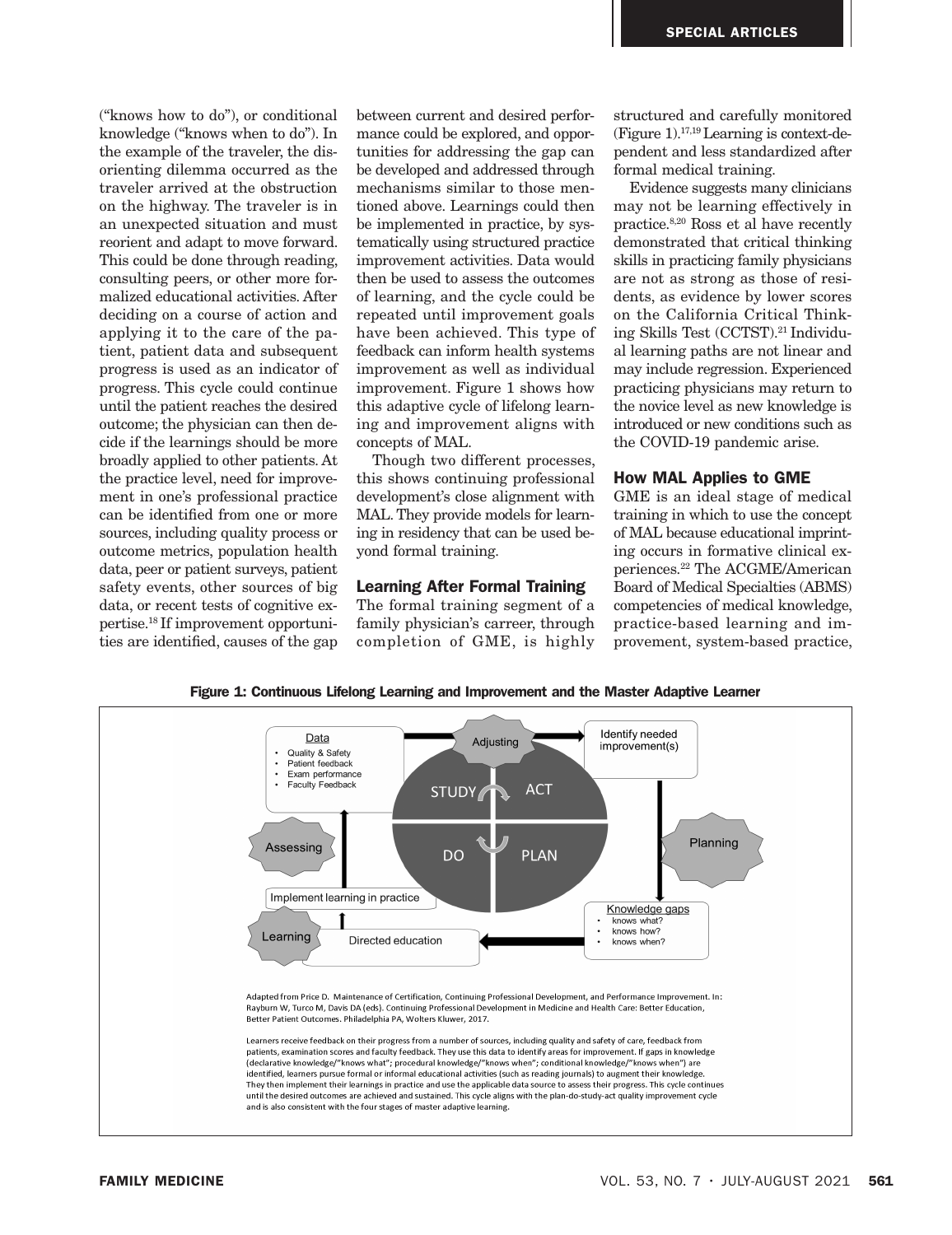interpersonal and communication skills, and professionalism remain relevant for the family physician of the future, however specific overlaps between current competencies may be needed to support MALs. With the pace at which new knowledge is generated, consideration should also be given to a new competency of master adaptive learning. This competency could be assessed and included in the overall demonstration of readiness to practice independently. Table 2 illustrates how the MAL concepts align with these competencies.

# The Implications of MAL for Family Medicine GME

# *The MAL Curriculum*

Teaching strategies that emphasize metacognition (an awareness of one's own thought processes), critical thinking, and self-reflection promote the MAL conceptual framework. MAL should not be taught just as a block didactic. Rather, the MAL concept could be introduced early in residency, and continually developed through individual and group learning. Learners then revisit, apply, and refine these skills to situations with increasing levels of complexity as they progress through training. Faculty can help

signpost the use of the model by reminding residents of opportunities to apply it in different situations and settings (Figure 2). Curiosity can be maintained by connecting previous experiences to new problems and making them personally relevant to the learner.30,31Additionally, curiosity is enhanced with introduction of new opinions.32

Group learning can utilize either problem-based learning (PBL) or team-based learning (TBL). PBL most closely aligns with the MAL  $concept<sub>1</sub><sup>27,33</sup>$  with planning, learning, and assessing as key components. In this format, team-identified learning objectives are used as individuals

| <b>ACGME/ABMS Core Competencies</b> | <b>MAL</b>                                                                                                                                                                                                                                                                                                                                                                                                                                                                                                                                                                                                                                                                                                                                                                                                                                                                                                                                    |  |  |  |
|-------------------------------------|-----------------------------------------------------------------------------------------------------------------------------------------------------------------------------------------------------------------------------------------------------------------------------------------------------------------------------------------------------------------------------------------------------------------------------------------------------------------------------------------------------------------------------------------------------------------------------------------------------------------------------------------------------------------------------------------------------------------------------------------------------------------------------------------------------------------------------------------------------------------------------------------------------------------------------------------------|--|--|--|
| Patient care                        | There will be an ongoing need for patient care competency<br>across a spectrum of care settings and condition acuities.<br>Family physician MALs will need to efficiently traverse<br>from one area of expertise to another, and adjust their care<br>of patients as their care settings and population(s) change<br>over time. <sup>23</sup> They would be trained to effectively self-regulate<br>their learning, aggressively seek and fill their patient care<br>gaps as a matter of routine, and engage in the critical<br>reflection required to continuously prioritize and update<br>understanding of new practice challenges.                                                                                                                                                                                                                                                                                                        |  |  |  |
| Medical knowledge                   | Medical knowledge would include mining, analyzing,<br>interpreting and ethically utilizing big data, artificial<br>intelligence, and data gathered by tools such as wearable<br>technologies. Family physicians would effectively and<br>efficiently self-regulate learning as a multitude of new<br>diseases and treatments are continually discovered. Because<br>critical thinking skills do not currently seem to improve<br>during residency, <sup>20</sup> we could teach, and explicitly assess,<br>critical thinking skills.                                                                                                                                                                                                                                                                                                                                                                                                          |  |  |  |
| Systems-based practice              | Systems-based practice would include health system<br>science. We would prepare family physicians to be involved<br>in medical staff structure and function to provide a<br>primary care, patient-centered perspectives to gap-analyses<br>performed by health systems for quality improvement,<br>patient safety and enhanced patient experience. Formal<br>training in personal and organizational leadership would<br>be taught to facilitate MALs' interactions with inter-<br>professional teams. It has been long established that access<br>to primary care is associated with improved health outcomes<br>and decreased cost, yet 30% of the US population has<br>difficulty accessing primary care physicians. The percentage<br>of family physicians providing care across all health care<br>settings declined 26% between 2013 and 2019. There is a<br>declining presence of family physicians in hospital-based<br>care. $24-26$ |  |  |  |

Table 2: ACGME/ABMS Competencies in the Context of MAL

(Continued on next page)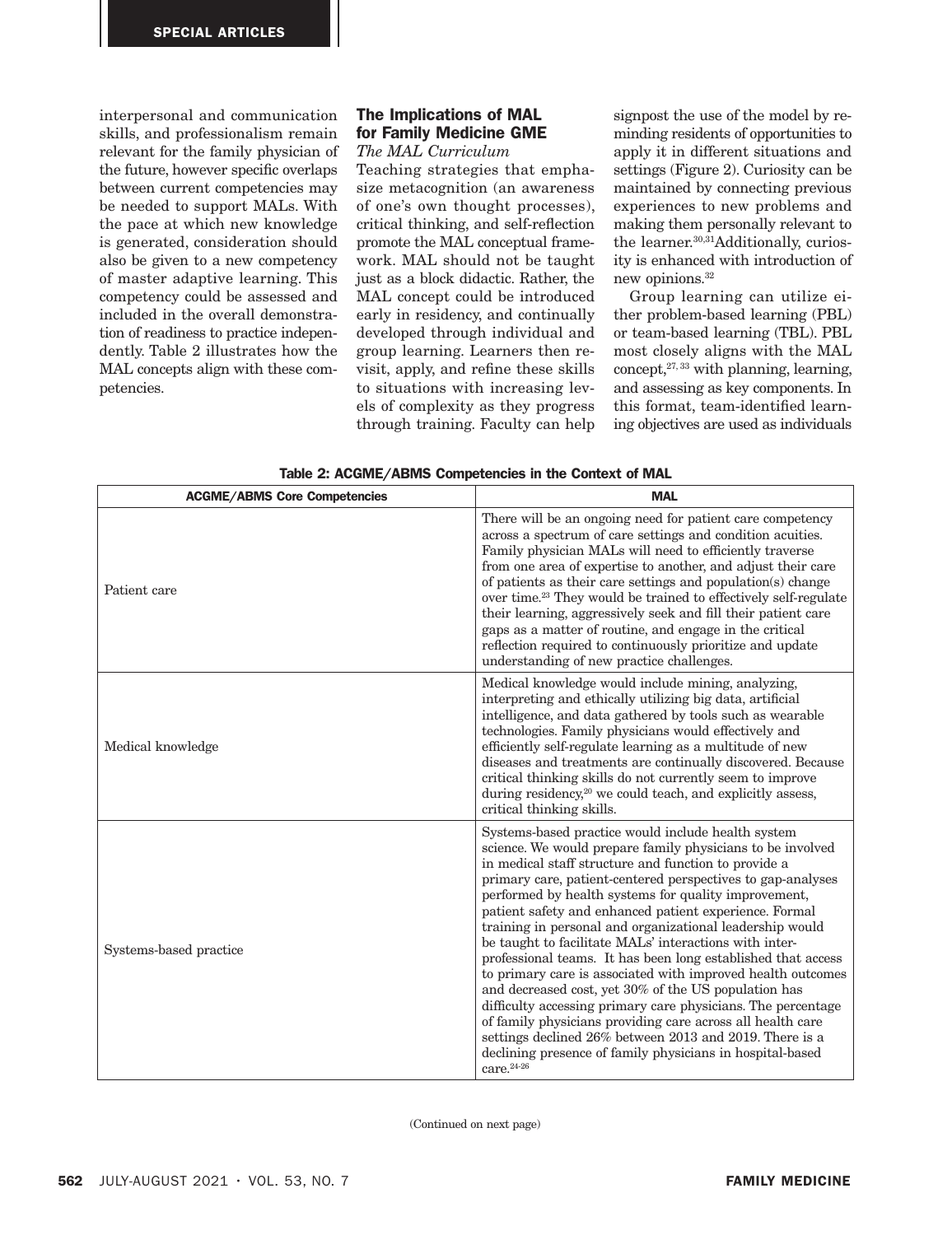## Table 2: Continued

| <b>ACGME/ABMS Core Competencies</b>     | <b>MAL</b>                                                                                                                                                                                                                                                                                                                                                                                                                                                                                                                                                                                                                                                                                                                                                                                                                                                                                                                                                                        |
|-----------------------------------------|-----------------------------------------------------------------------------------------------------------------------------------------------------------------------------------------------------------------------------------------------------------------------------------------------------------------------------------------------------------------------------------------------------------------------------------------------------------------------------------------------------------------------------------------------------------------------------------------------------------------------------------------------------------------------------------------------------------------------------------------------------------------------------------------------------------------------------------------------------------------------------------------------------------------------------------------------------------------------------------|
| Practice-based learning and improvement | Practice-based learning and improvement is consistent<br>with lifelong learning <sup>27</sup> and perhaps the most intuitively-<br>aligned competency with the MAL framework. Formal<br>training during undergraduate and graduate medical<br>education should prepare MALs to efficiently and effectively<br>learn throughout their careers. Practice-based learning<br>and improvement should enable critical reflection, clinical<br>reasoning and informed self-assessment <sup>27</sup> —all critical to the<br>development of MALs.<br>Learners need just-in-time access to personal practice<br>data enabling indicators of gaps and opportunities for<br>improvement. Learners need to be taught how to access,<br>analyze, and interpret this data.                                                                                                                                                                                                                      |
| Professionalism                         | Professionalism would emphasize timely and meaningful<br>responsiveness to needs of patients, teams, systems and<br>populations. This includes advocacy of individual patients<br>in their own care as well as advocacy of populations facing<br>crises, such as the Flint Water crisis. <sup>28</sup> The MAL would<br>be trained in to function in interdisciplinary teams which<br>interact with patients in all settings in which they receive<br>care regardless of the physician's ability to be physically<br>present.                                                                                                                                                                                                                                                                                                                                                                                                                                                     |
| Interpersonal skill and communication   | Interpersonal communication skills would be developed<br>and assessed by real time interactions, use of high-<br>fidelity simulation, and feedback from patients of various<br>racial, ethnic, socioeconomic, gender identity and religious<br>differences. This would enable the development of cultural<br>humility and prepare future family physicians to recognize<br>and address health care disparities and the social<br>determinants of health in the communities in which they<br>will work. <sup>29</sup> The MAL will need to understand, for example,<br>what it is like to try to exercise in an unsafe community<br>and understand challenges of maintaining a healthy diet<br>while living in a food desert. The curriculum would include<br>social justice and provide interfaces for learning within the<br>patient's community to cultivate trust which may facilitate<br>participation of marginalized populations in their care and<br>in clinical research. |

Abbreviations: ACGME, Accreditation Council for Graduate Medical Education; ABMS, American Board of Medical Specialties; MAL, master adaptive learner.

engage in self-study on a particular topic or case, then convene in small groups to apply their learning. An example of PBL could include managing blood pressure in an elderly patient with renal disease. Objectives may include choice of safest medication and dose. Team members would individually decide how they would manage, then reconvene and discuss with the small group. Curiosity and growth mindset are also cultivated in PBL.<sup>34</sup> In TBL, learners work on the same problem together from the outset. In either format, smaller group size enables individualized

faculty-learner interaction as well as peer feedback. The MAL concept can be applied in response to individual learning needs that are identified while caring for patients or populations of patients. Both teaching methods are didactic in nature and can be incorporated into specific curricula. For example, if a residency had "Cardiology Tuesdays" during which the focus of didactic learning would be cardiology, both PBL and TBL could be used to engage learners to approach unexpected cardiac problems with novel solutions. These methods are conducive to multiple phases of MAL.

## MAL Concept in the Clinic Visit

The family practice clinic visit is the optimal learning environment for MALs. Well-trained faculty would be able to signpost and identify teachable moments while creating a safe space in which learners are challenged to activate the MAL cycle. Observation of learner skills, with timely feedback, may contribute to the external component in the informed self-assessment phase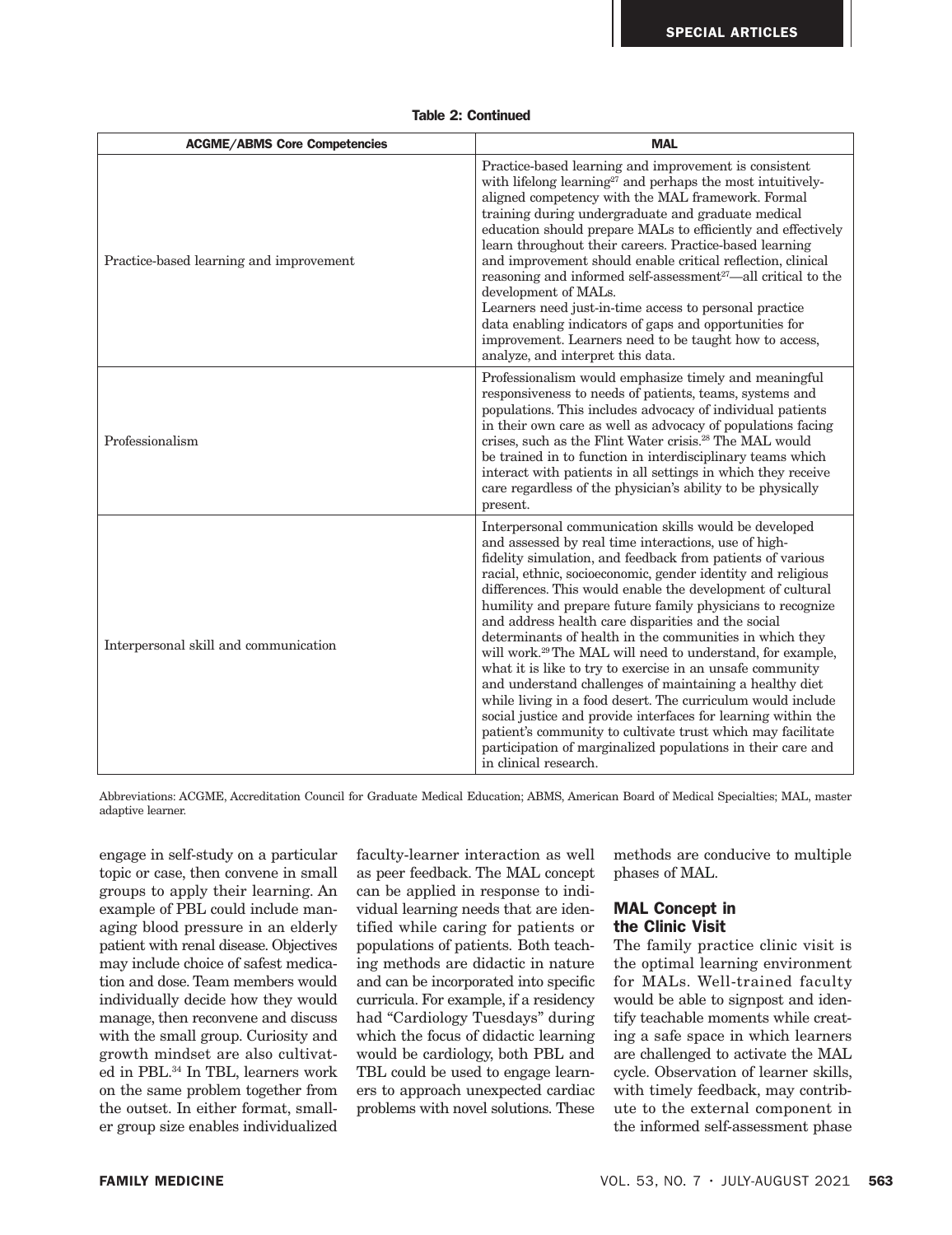

Figure 2: MAL Curriculum of Family Medicine Residency Education

of MAL. Learners can be prompted to think aloud as they tackle both routine and unexpected clinical problems. Beyond direct clinical problem-solving, this setting also provides opportunities for faculty and upper-level residents to role-model skill acquisition. Clinical reasoning can be communicated to the learners while faculty are demonstrating specific skills. Learners can be encouraged to question the faculty during the role-modeling. For example, while demonstrating how to do a punch biopsy, if a faculty wanted to emphasize the importance of depth perception, he or she may signal the appropriate depth has been reached by stating one should feel a change in resistance of the instrument as it is entering subcutaneous tissue. The faculty may then ask what the learner thinks causes the change in resistance. The faculty may also ask the learner what he or she would do next if the change

in resistance was not felt or identify an area of the body in which punch biopsies would not be recommended, such as an eyelid, where depth is critically important. Or, the faculty may ask in what other situations this procedure would be ideal aside from removing concerning skin lesions. In another example, learners can also be empowered to learn from each other. In this case, two residents may be seeing their own patients in a clinic session. Resident one is an osteopathic resident who knows how to do suboccipital release for a patient with a headache. Resident two, who has been allopathically trained, has a patient with a headache unresponsive to standard pharmacotherapy. Resident two is feeling a gap (Schoen surprise) in his ability to help the patient. It is then the resident is most ready to learn new information and techniques. 13 This resident knows Resident one is in clinic and asks him/her to teach

suboccipital release on his patient. Resident two now has a new skill which he/she may try on subsequent patients, as appropriate.

## The MAL Learning Environment

Teachers and teaching institutions can contribute to an environment that enables MALs to thrive. Most faculty have not yet been trained in MAL; adaptive educators must therefore be selected and developed. Adaptive educators demonstrate a growth mindset, authenticity, resilience, trustworthiness, tolerance for ambiguity, expertise, humility and honesty.35 They may role-model their own acquisition of new knowledge; express their thought processes explicitly (think out loud); describe how they critically appraise literature to arrive at evidence-based decisions; signpost the use of the MAL model; set clear expectations; prompt learners to articulate their problem-solving processes; provide feedback on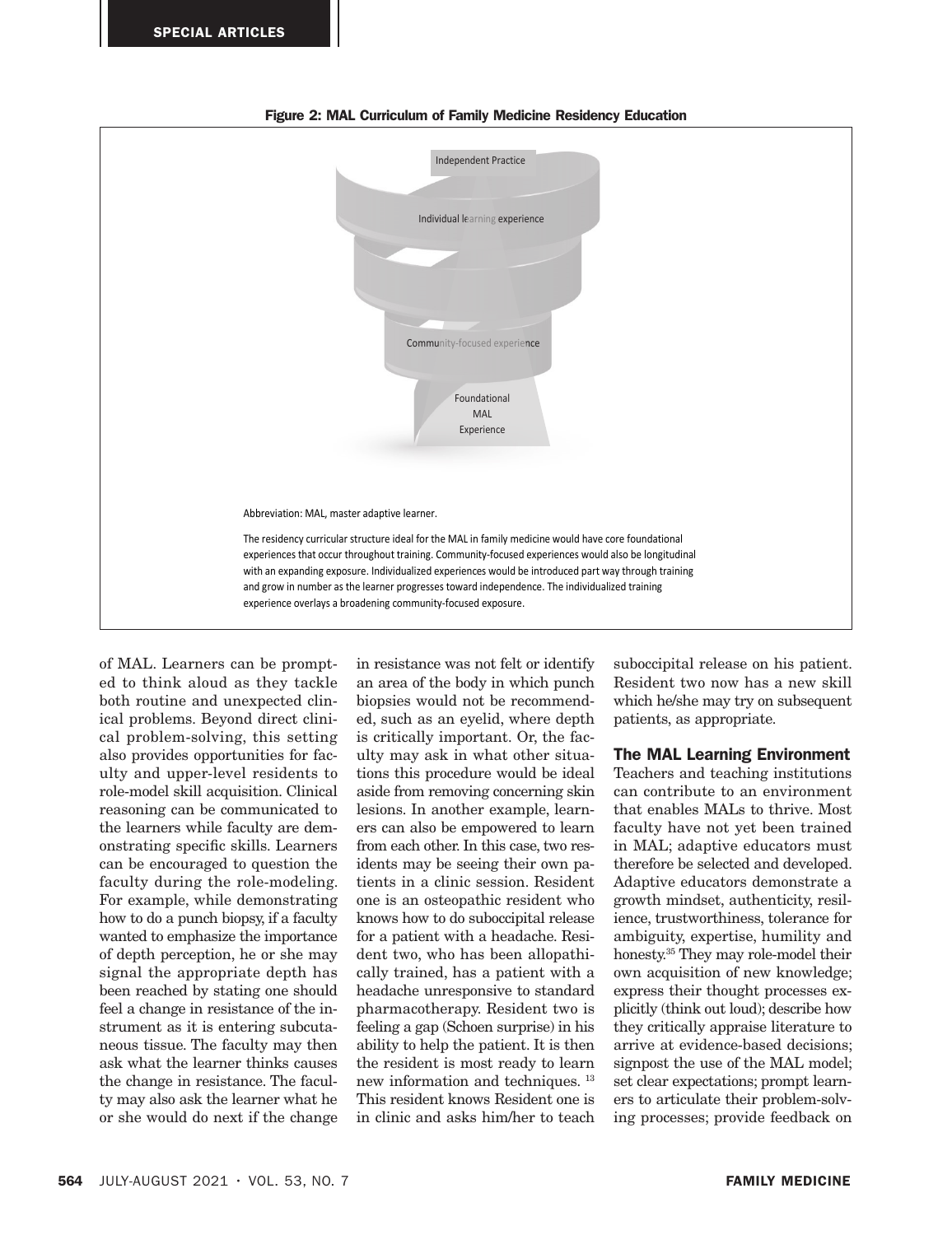observations and allow the learner to articulate how to improve; and reward curiosity. They may support learning by helping learners thrive in interprofessional, team-based, case-based, and problem-based learning, as well as individual coaching with an emphasis on deliberate practice. Faculty development should focus on coaching more than teaching and emphasize that each learner needs to learn how he or she thinks.

Institutional leadership may integrate partners committed to the development of MALs. Institutional culture that supports MALs may value discussion, vulnerability, patient safety, accountability, teaching, ambiguity tolerance, flexible processes, closed-loop communication, and quality improvement. Resources supporting MALs should be both human and material, including considerations of time, space, data, adaptive educator development, and medical informaticists. Institutional and residency leadership could facilitate MAL by acknowledging the need to explore workflow-based strategies to allow time for critical reflection as part of a normal work day. An organization's transparency in responses to medical errors can set a tone for MALs regarding the receptiveness to learn from mistakes. This, in turn, can create an environment in which learners feel like valueadded members of care teams who are comfortable identifying personal and institutional gaps and learning to fill those gaps with appropriate guidance.

GME communities within health systems should welcome MALs and provide adaptive learning environments commensurate with their level of progression through training.36 MALs who have been well supported in the undergraduate medical education environment should be received into the next level of formal training by adaptive educators who are familiar with a culture of curiosity in which vulnerability is embraced; where there is receptiveness to feedback and nurturing of new ideas that challenge existing knowledge.

## **Conclusion**

Testing and evaluation is needed on incorporation of MAL concepts into FM residency education. Piloting and assessing ways to allow time for critical reflection as part of workflow could be promising areas for GME scholarship.

The MAL model is ideal for the core values that ground family physicians in a rapidly changing environment. For the MAL model to be effective, it must reside in a health care ecosystem of engaged stakeholders beyond core FM graduate medical educators. They should understand and appreciate the MAL model and its implications for developing a highly skilled workforce. MALs are well suited to improve processes within learning organizations. Real-time or just-in-time access to practice data is needed so learners can receive external indicators of their gaps and fill those appropriately. This environment would also need to foster curiosity, teaching on how data could be mined, analyzed, interpreted, and utilized by learners. A MAL-centric institutional culture should reflect a fearless, nurtured curiosity. The tenets of such organizational culture should be made standards of institutional accreditation.

By the time they leave training, MALs should have gained deep conceptual and practical knowledge and skills so they are well prepared for future learning. These skills should be durable across practice models and health care ecosystems. This does not imply family physicians should leave training "knowing everything." Rather, MAL skills should enable family physicians to effectively and efficiently learn as they encounter new patient and community needs and as their practices change and mature over time. As MALs, they will enhance their contributions to the interprofessional, team-based care they deliver to all their patients. It is important that our trainees are able to demonstrate FM core values, remain pluripotent, and adapt, so they are able to consistently provide

high-quality care in any number of teams, systems, and communities over the course of their career.

CORRESPONDING AUTHOR: Address correspondence to Dr Louito Edje, University of Cincinnati Medical Center, 234 Goodman Street, Suite 1320, Cincinnati, OH 45219. 513- 584-4118. edjelc@ucmail.uc.edu.

#### **References**

- 1. Community Dialog: Survey Results (Late Career Diplomates). ABFM Starfield Summit IV. https://residencysummit.squarespace.com/ community-dialogue. Accessed March 21, 2021.
- 2. Cutrer WB, Miller B, Pusic MV, Mejicano G, Mangrulkar RS, Gruppen LD, Hawkins RE, Skochelak SE, Moore DE Jr. Fostering the development of master adaptive learners: a conceptual model to guide skill acquisition in medical education. Acad Med. 2017 Jan;92(1):70-75. doi: 10.1097/ACM.0000000000001323.
- 3. Dreyfus S. The five-stage model of adult skill acquisition. Bull Sci Technol Soc. 2004;24(3):177- 181. doi:10.1177/0270467604264992
- 4. Ericsson A, Krampe RT, Tesch-Römer C. The role of deliberate practice in the acquisition of expert performance. Psychol Rev. 1993;100(3):363-406. doi:10.1037/0033- 295X.100.3.363
- 5. Gobet F, Chassy P. Expertise and intuition: a tale of three theories. Minds & Machines. 2009. 19:151–180. doi: 10.1007/s11023-008-9131-5
- 6. Mylopoulos M, Regehr G. Cognitive metaphors of expertise and knowledge: prospects and limitations for medical education. Med Educ. 2007;41(12):1159-1165. doi:10.1111/j.1365- 2923.2007.02912.x
- 7. Olayiwola JN, Magaña C, Harmon A, et al. Telehealth as a bright spot of the COVID-19 pandemic. JMIR Public Health Surveill. 2020;6(2):e19045. doi:10.2196/19045
- 8. Regehr G, Mylopoulos M. Maintaining competence in the field: Learning about practice, through practice, in practice. J Contin Educ Health Prof 2008; 28 1 suppl1):S19-S23.
- 9. Langley G, Moen R, Nolan K, Nolan T, Norman C, Provost L. The Improvement Guide: A Practical Approach to Enhancing Organizational Performance. San Francisco, CA: Jossey-Bass; 2009.
- 10. Schon D. The Reflective Practitioner: How Professionals Think in Action. New York: Basic Books; 1983.
- 11. Kitchenham A. The Evolution of John Mezirow's Transformative Learning Theory. Journal of Transformative Education. 2008;6(2):104-123. doi:10.1177/1541344608322678
- 12. Regan L, Hopson LR, Gisondi MA, Branzetti J. Learning to learn: A qualitative study to uncover strategies used by Master Adaptive Learners in the planning of learning. Med Teach. 2019;41(11):1252-1262. doi:10.1080/01 42159X.2019.1630729
- 13. Hunt D. Teacher's adaptation: "Reading and flexing to students. J Teach Educ. 1976;27(3):268-275. doi:10.1177/002248717602700323